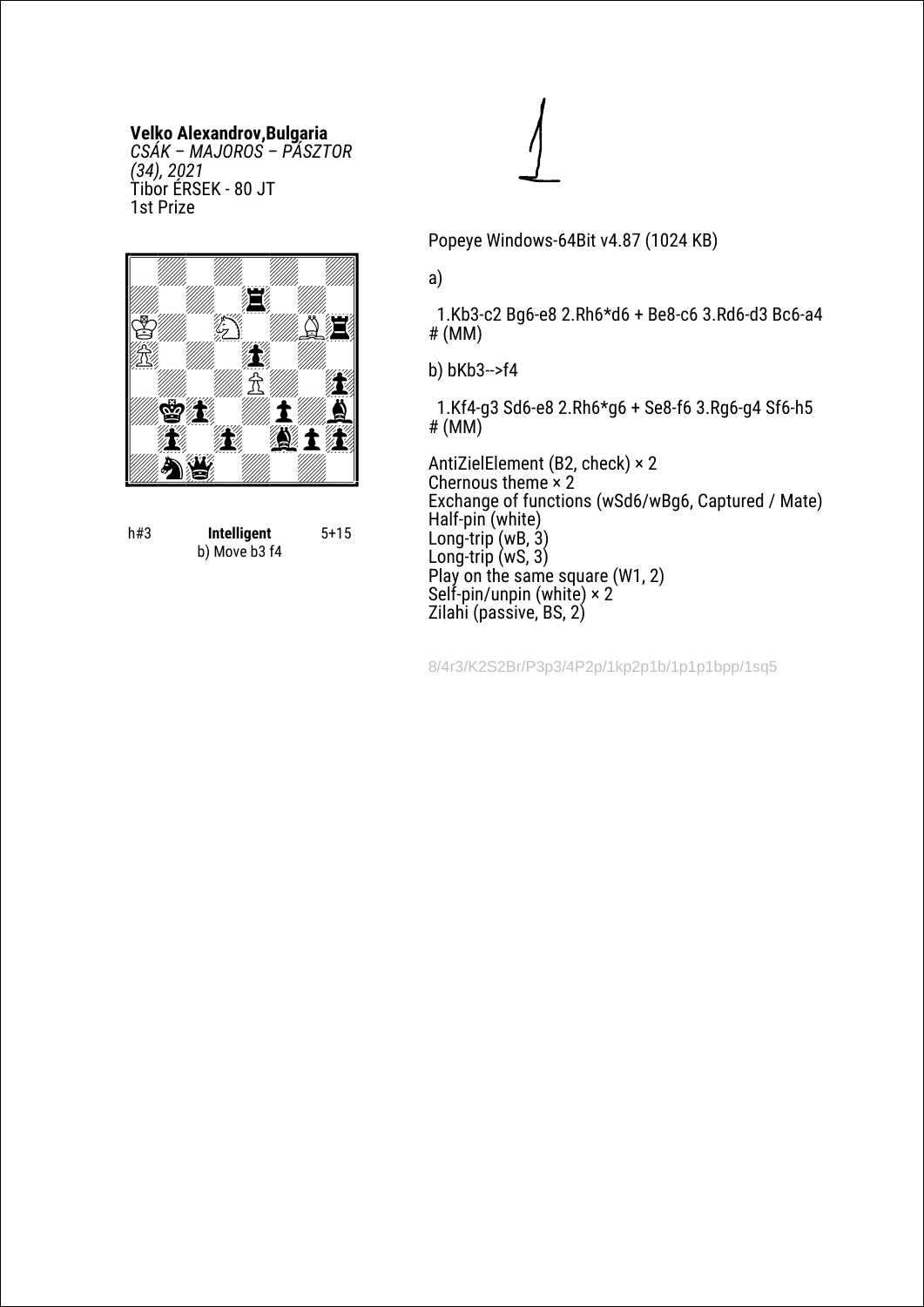#### **Velko Alexandrov, Bulgaria** ANDREW KALOTAY 80 JUBILEE **TOURNEY** 2nd-3rd HM



h#3 8+10



Popeye Windows-64Bit v4.87 (1024 KB)

 1.Rd4\*d3 Bd1-c2 2.Ke3-e2 Se5\*f3 3.Ke2-f1 Bc2\*d3 # (MM)

 1.Rd4\*c4 Bd1-b3 2.Ke3-d4 Se5-c6 + 3.Kd4-d5 Bb3\*c4 # (MM)

1.Rd $4*$ g4 Bd1\*f3 2.Ke3-f4 Se5-g6 + 3.Kf4-f5 Bf3 $*$ g4 # (MM)

8/2r5/1K1p1p2/4N1pP/p1Pr2P1/3Pkp1P/5pp1/3B4

Another excellent 3-solution problem, distinguished by its move-bymove correspondence: moves of the d4R on B1, wB moves on W1 and W3, bK moves on B2 and B3 and wS moves on W2. As in the 8th Prize winner, the bK makes three Knight's-move-shaped journeys. We have three nice model mates. The reason I haven't placed this problem higher is that in all these mates there have had to be a lot of pieces standing idly by; and perhaps also that the captures at c4 and g4, in contrast to the capture at d3, serve also the further purpose of making d5/f5 available to the bK. Such fine discriminations are applied only because of the strength of this tourney! Judge: GM Christopher Jones

8/2r5/1K1p1p2/4S1pP/p1Pr2P1/3Pkp1P/5pp1/3B4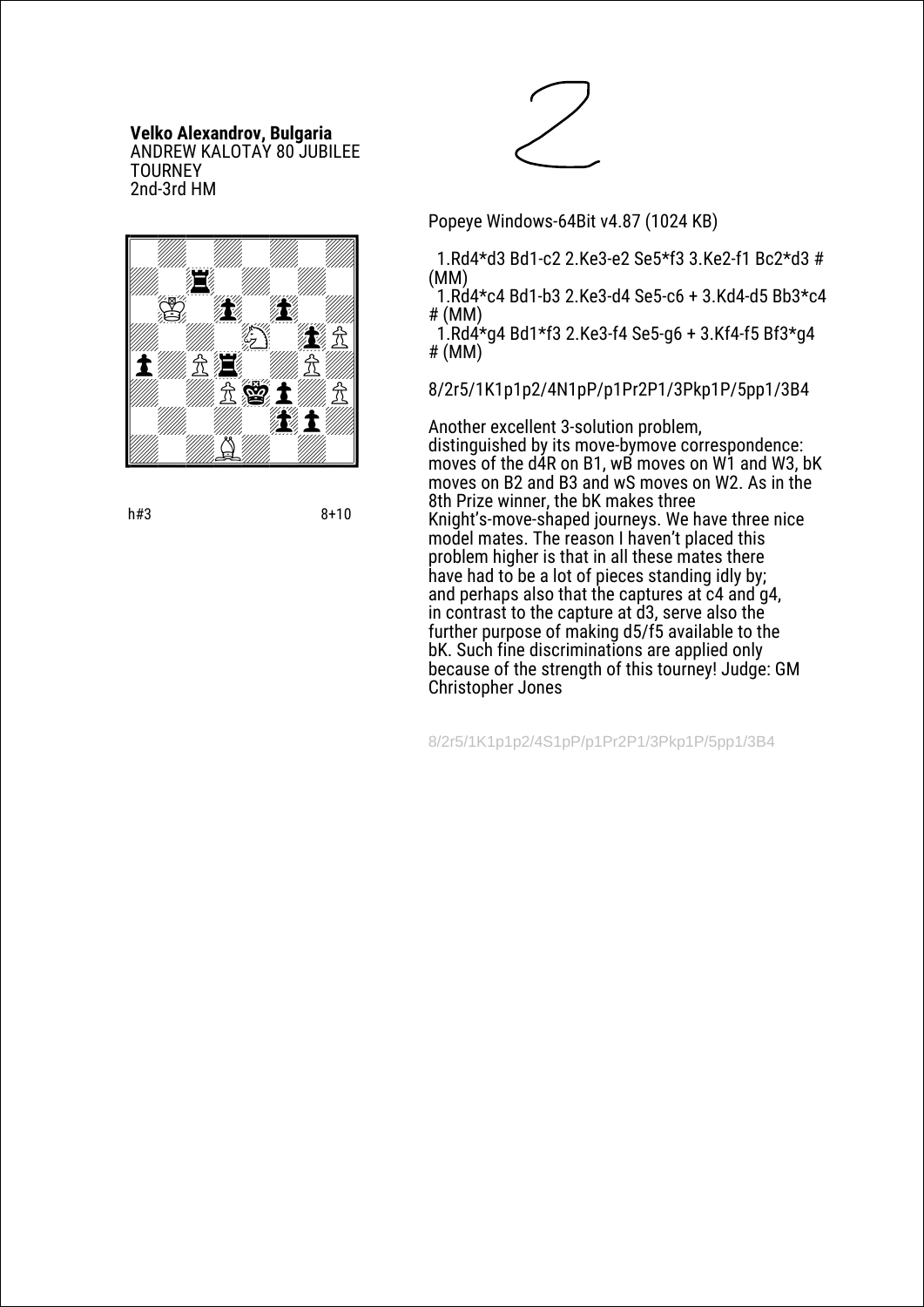## **Velko Alexandrov, Bulgaria**

Moskovski konkurs 2021 3rd Prize







Popeye Windows-64Bit v4.87 (1024 KB)

a)

 1.Sd6-f5 Sd8-e6 2.Kg6-f7 c2-c4 3.Kf7\*e6 c4-c5 #(MM)

b) wBa2-->a1

 1.Rf8-f5 Sd7-e5 + 2.Kg6-f6 c2-c3 3.Kf6\*e5 c3-c4 # # (MM)

Тhеme Moldovansky Active sacrifice (white, delayed) × 2 Exchange of functions (wSd7/wSd8, Active sacrifice / Passive guard) Many-ways (wP, 2) Play on the same square  $(B1, 2)$ 

3S1r2/2rSq3/2Ps2k1/8/4pb2/8/B1P5/6K1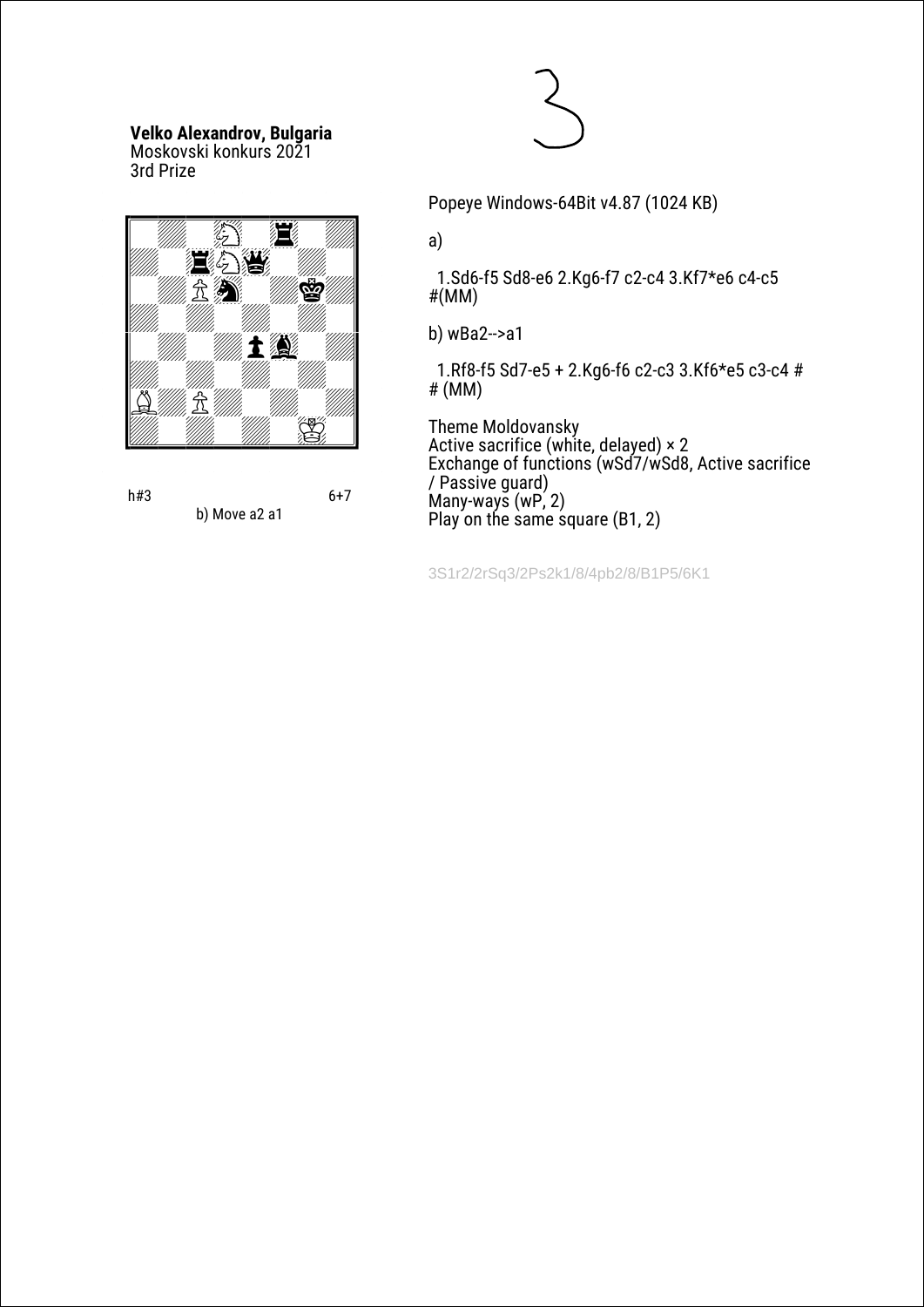## **Velko Alexandrov,Bulgaria**

*SuperProblem (8), 2021* QC TT-251 1st Prize



Popeye Windows-64Bit v4.87 (1024 KB)

 1.c5-c4 Sb3-a1 2.Qe7-b4 Bf8-c5 3.Bc1-d2 Bc5-d4 #( MM) 1.d3-d2 Bf8\*e7 2.Kc3-d3 Sb3\*c1 + 3.Kd3\*e3 Be7\*c5 # (MM)

Chumakov theme (qbp, 3)

5B2/4q3/4r3/2p5/4p1K1/1SkpP3/8/2b5

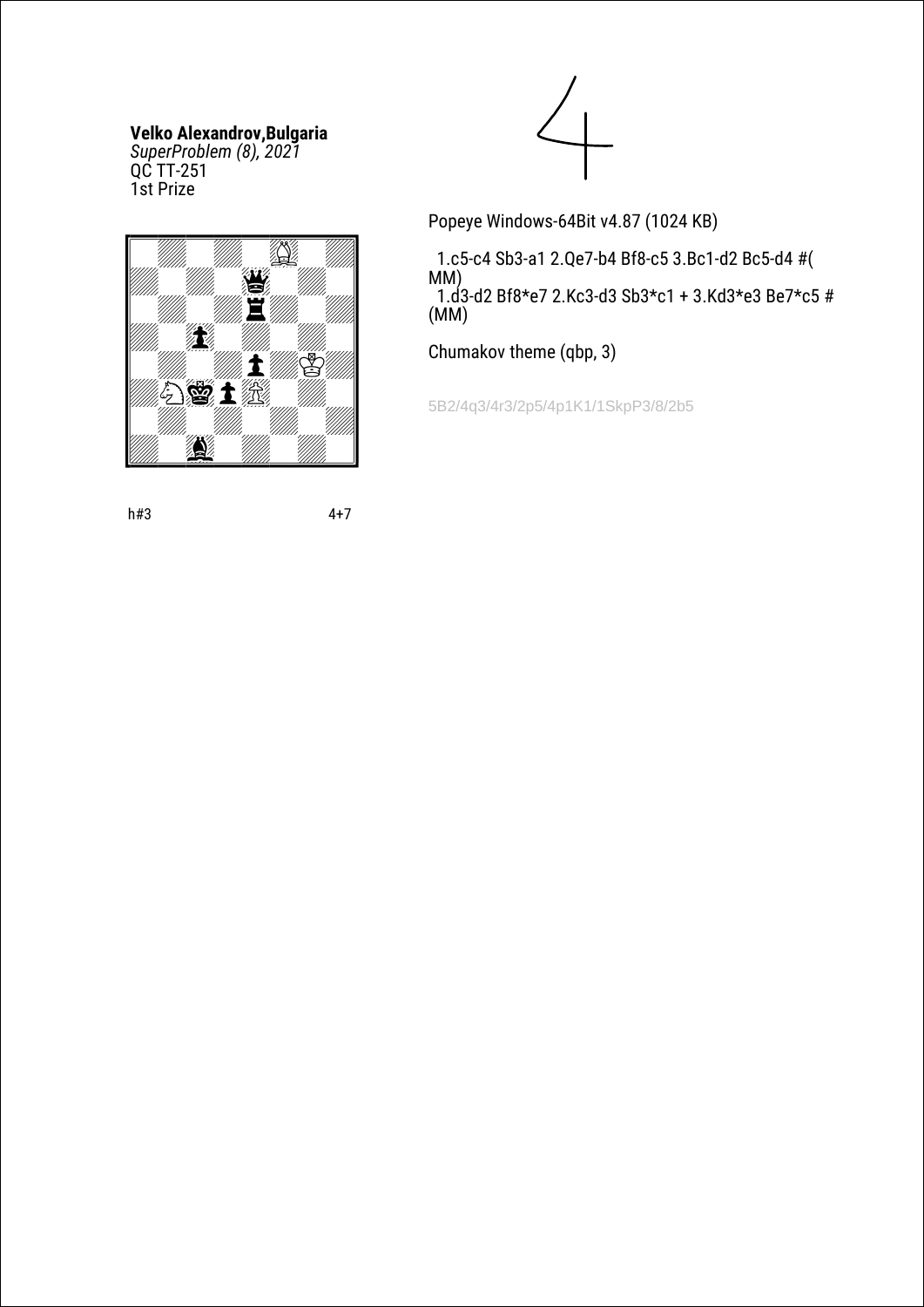#### **Velko Alexandrov, Bulgaria** *Schach (12-21/19.563), 2021*





Popeye Windows-32Bit v4.63 (512 MB)

a)

 1.Bg5-f6 Sc6\*d4 2.Kc3\*d4 Ba3-c5 + 3.Kd4-e4 Bg8-h7 #

b) -bPd5

1.Rf8-f6 Bg8\*c4 2.Kc3\*c4 e2\*d3 + 3.Kc4-d5 Sc6\*e7 #

Active sacrifice (white) × 2 Analogy **Annihilation** Exchange of functions (bBg5/bRf8, Interfered / Interfering) Exchange of functions (wPe2/wBa3, Guard / Passive guard) Exchange of functions (wSc6/wBg8, Active sacrifice / Mate) Grimshaw (black) Zilahi (active, BS, 2)

b3srB1/3Kp3/2S4p/p2p2b1/p1pp1P2/B1kp2P1/4P3/8